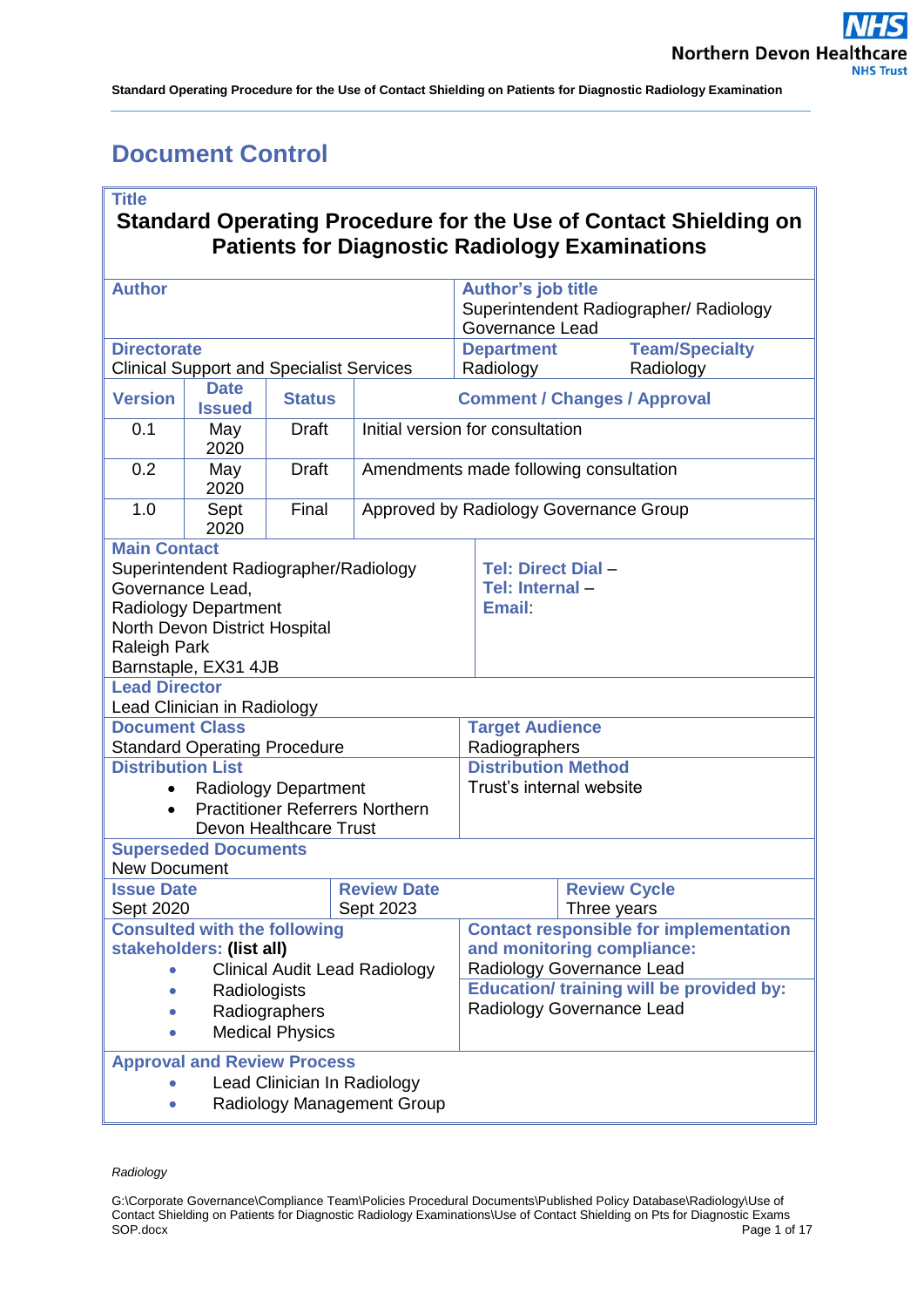**Local Archive Reference** G:\Radiology Public Drive **Local Path** G:\radiology\XRAY\PROTOCOLS AND GUIDELINES\PLAIN FILM RADIOGRAPHIC **PROTOCOLS Filename** \ Standard Operating Procedure for the use of Contact Shielding on Patients for Diagnostic Radiology Examinations **Policy categories for Trust's internal website (Bob) Tags for Trust's internal website (Bob)** Lead Protection, IR(ME)R, Radiation, Dose

*Radiology*

Radiology

G:\Corporate Governance\Compliance Team\Policies Procedural Documents\Published Policy Database\Radiology\Use of Contact Shielding on Patients for Diagnostic Radiology Examinations\Use of Contact Shielding on Pts for Diagnostic Exams Page 2 of 17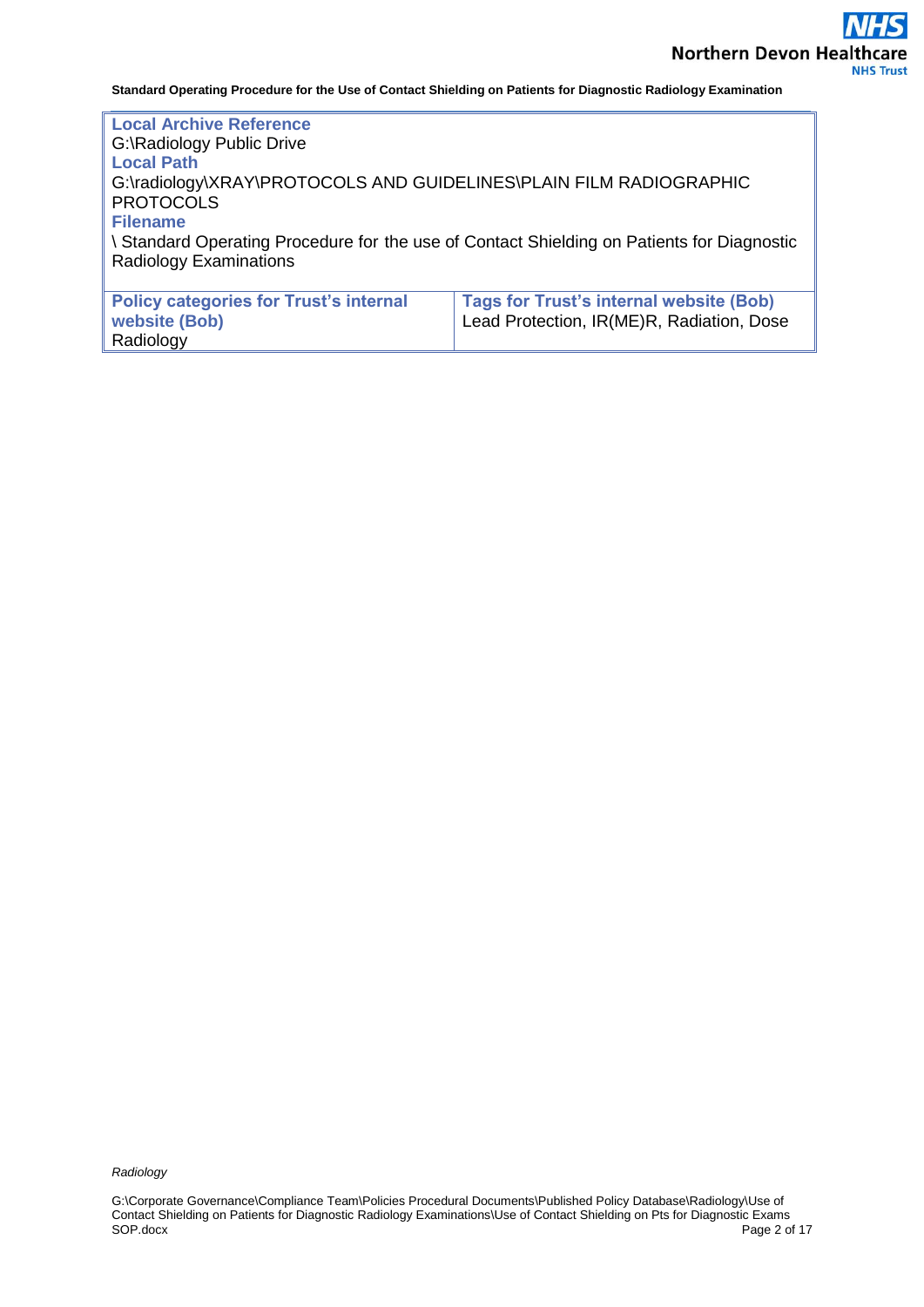## **CONTENTS**

| 1.               |                                                                                                                        |  |
|------------------|------------------------------------------------------------------------------------------------------------------------|--|
| 2.               |                                                                                                                        |  |
| 3.               |                                                                                                                        |  |
| 4.               |                                                                                                                        |  |
| 5.               |                                                                                                                        |  |
| 6.               |                                                                                                                        |  |
|                  |                                                                                                                        |  |
|                  |                                                                                                                        |  |
|                  |                                                                                                                        |  |
|                  |                                                                                                                        |  |
|                  |                                                                                                                        |  |
|                  |                                                                                                                        |  |
|                  |                                                                                                                        |  |
|                  |                                                                                                                        |  |
|                  | 6.9. Pregnancy <b>[1] Pregnancy [2] Pregnancy 2014</b> Service Communication Communication Communication Communication |  |
|                  |                                                                                                                        |  |
|                  |                                                                                                                        |  |
|                  | 6.12. What if the Patient, Parent or Guardian Insists on Having Shielding?10                                           |  |
|                  |                                                                                                                        |  |
|                  |                                                                                                                        |  |
| $\overline{7}$ . |                                                                                                                        |  |
| 8.               |                                                                                                                        |  |
| 9.               | Appendix 1: Information for Parent's, Guardians or Carer's of Children undergoing X-ray                                |  |
|                  | procedures in relation to the NDHT policy for not using Patient Contact Shielding13                                    |  |
|                  | 10 Annendix 2: Information for Pregnant Patients undergoing x-ray or CT scan procedures                                |  |

**10. Appendix 2: Information for Pregnant Patients undergoing x-ray or CT scan procedures is a report on the change of NHDT policy regarding patient contact shielding 144**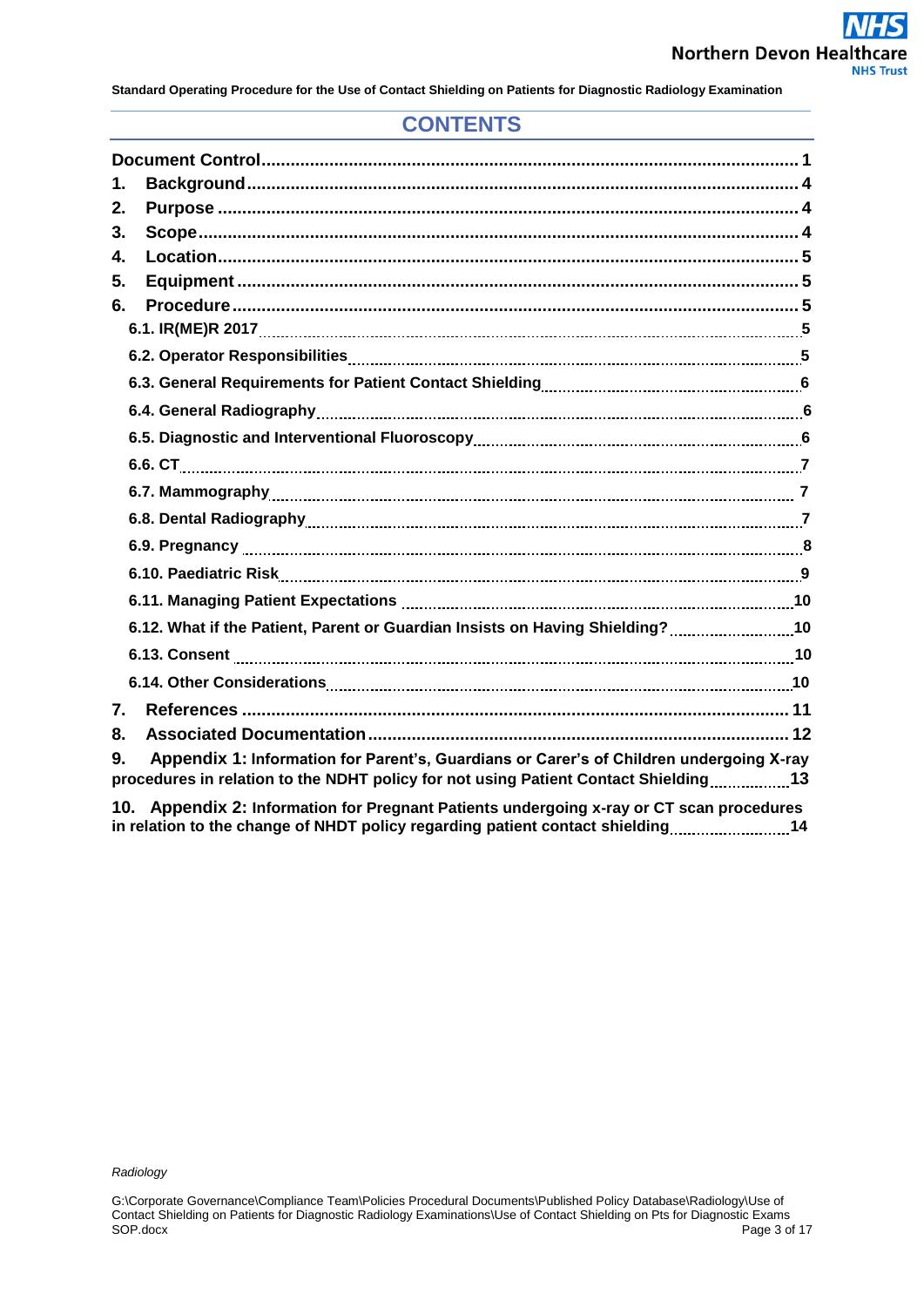## <span id="page-3-0"></span>**1. Background**

The use of contact shielding, generally in the form of lead rubber, has been normal practice and used for many years, applied directly to the patient to reduce radiation dose; particularly to the gonads. However recent studies have questioned the effectiveness of using such shielding  $(1,2,3)$  whilst others have highlighted inconsistencies in its positioning (4).

The introduction of digital technology has also substantially reduced the exposure factors needed to produce diagnostic images leading to reduced doses to the patient. This has seen the radiation weighting factor for gonads dropped from 0.2 to  $0.08$ <sup> $(5)$ </sup> and so the gonads are no longer considered as radiation sensitive so the risk is decreased; meaning that the increased dose from having to repeat an examination due to incorrect positioning of the shielding is now a lot greater than that saved by using it.

A working party consisting of representatives from the British Institute of Radiology (BIR), Institute of Physics and Engineering in Medicine (IPEM), Public Health England (PHE), Royal College of Radiologists (RCR), Society and College of Radiographers (SCoR) and the Society for Radiological Protection (SRP) was established to consider the evidence and produce guidance on what constitutes best and agreed practice.

The overall findings suggest that **"contact shielding provides minimal or no benefit and professionals should concentrate on other areas of radiation protection which are more effective in optimising the patient radiation exposure**"<sup>(6)</sup>. This is due to:

- Contact shielding can adversely interfere with the imaging (leading to a repeat exposure/test)
- If misplaced or allowed to move during an examination, the shielding can actually lead to increased patient radiation exposure.

## <span id="page-3-1"></span>**2. Purpose**

The Standard Operating Procedure (SOP) has been written to:

- Clarify the NDHT Radiology policy to **not use** contact shielding for patients, in accordance with National Guidance.
- To improve consistency in practice.
- To provide risk reduction and reassurance for patients undergoing diagnostic imaging procedures.

# <span id="page-3-2"></span>**3. Scope**

This Standard Operating Procedure (SOP) relates to the following staff groups who may be involved in performing diagnostic imaging procedures:

Radiographers

*Radiology*

G:\Corporate Governance\Compliance Team\Policies Procedural Documents\Published Policy Database\Radiology\Use of Contact Shielding on Patients for Diagnostic Radiology Examinations\Use of Contact Shielding on Pts for Diagnostic Exams SOP.docx Page 4 of 17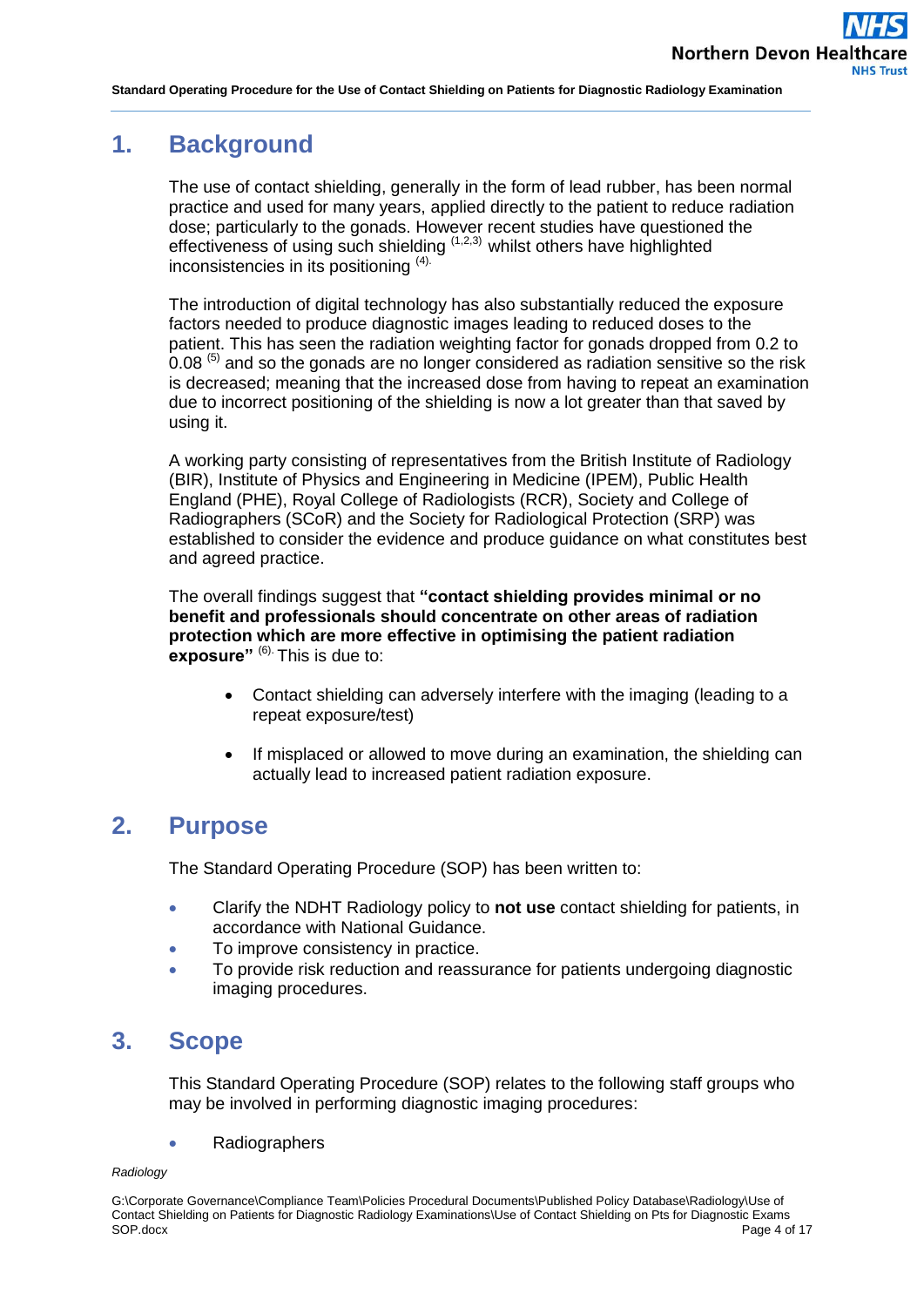- Radiologists
- Assistant Practitioners (Radiographic)
- Radiographer Apprentices
- **Student Radiographers**

## <span id="page-4-0"></span>**4. Location**

This Standard Operating Procedure relates only to diagnostic imaging procedures being performed within the radiology departments at the Northern Devon Healthcare Trust; including those at NDDH Barnstaple; Bideford and District Hospital, Bideford; and the Tyrell Hospital, Ilfracombe.

Staff undertaking this procedure must be able to demonstrate continued competence as per the organisations policy on assessing and maintaining competence.

## <span id="page-4-1"></span>**5. Equipment**

All Radiology imaging equipment on the above sites including General and A+E x-ray units, AMX Mobile imaging machines, Dental imaging equipment, Mobile Image Intensifiers, Interventional fluoroscopy equipment, CT and DEXA.

## <span id="page-4-2"></span>**6. Procedure**

### **6.1. IR(ME)R 2017 (7)**

These regulations set out the fundamental principles for keeping patients safe and ensuring that patient doses are kept 'as low as reasonably practicable'. This involves managing patient dose in line with the intended medical purpose, so ensuring that the risk of having the x-ray is outweighed by the benefit of gaining a diagnosis.

The use of shielding in diagnostic imaging is guided by the supporting evidence and the focus should be on what is safest for the patient. According to the BIR guidance  $<sup>(6)</sup>$  "operators need to communicate with patients, and those who care for them, to</sup> provide adequate information in order to reach agreement on the appropriate use of shielding.

Every individual has a right to request or refuse shielding and should be supported to make their own decision; however the priority remains to achieve a suitable diagnostic image, where benefit outweighs risk. If the patient/individual chooses a course of action that might increase their risk in terms of radiation dose, it is the Operator's responsibility to take action to prevent harm  $(6)$  "; this action might include discussing the examination with the liaison Radiologist to see if the procedure should go ahead with patient contact shielding against advice and policy.

### **6.2. Operator Responsibilities**

The Operator is an IR(ME)R entitled duty holder responsible for practical aspects of the exposure and for complying with the employer's procedures.

#### *Radiology*

G:\Corporate Governance\Compliance Team\Policies Procedural Documents\Published Policy Database\Radiology\Use of Contact Shielding on Patients for Diagnostic Radiology Examinations\Use of Contact Shielding on Pts for Diagnostic Exams SOP.docx Page 5 of 17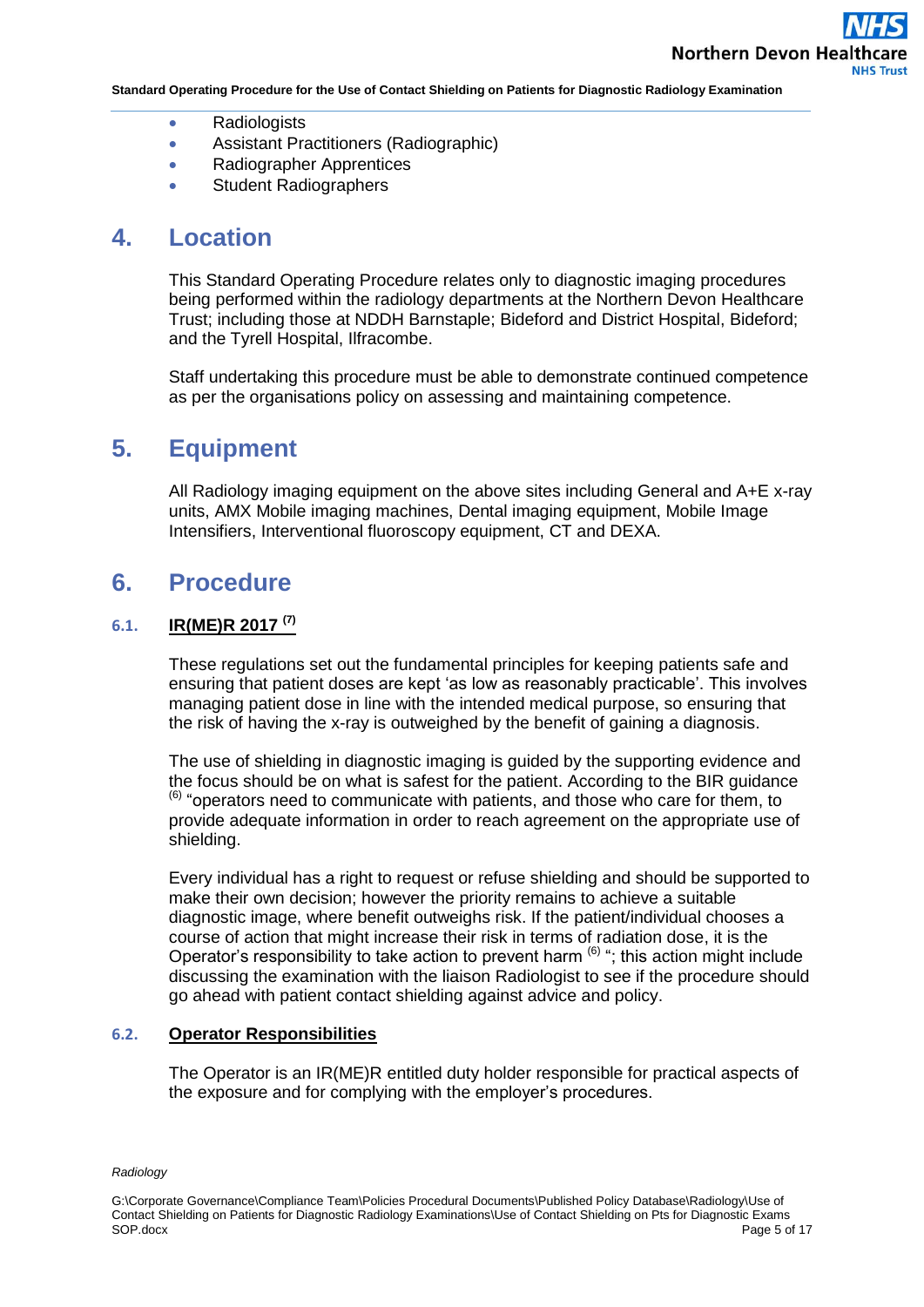Operators should take care to ensure the patient understands the function of shielding and where indicated, it should be integral to the benefit risk conversation with the patient.

The Operator has a responsibility to keep the patient safe and prevent harm and so in general contact shielding should not be routinely used.

The patient or guardian has the right to request shielding and if, after receiving all of the information about the risks from the operator they insist on the use of contact shielding, this should be documented on the Computer Radiology Information System (CRIS). The operator should be respectful and non-judgemental of the individual's choice.

It should be noted that it is not recommended that contact shielding is used as a means of reassurance.

### **6.3. General Requirements for Patient Contact Shielding**

**The overall conclusion from the available evidence is that patient contact shielding is not generally required in diagnostic and interventional radiology**. There are several general requirements to ensure that contact shielding is used as a last resort and not used routinely.

- Practitioners, Operators are suitably trained, entitled and competent.
- Examinations are justified.
- Optimum positioning, collimation, immobilisation and careful selection of dose factors should be used.
- It is important that the application of patient contact shielding, if required, should only take place once all other dose reduction techniques (e.g. selection of exposure factors, collimation) have been applied.
- The priority remains to achieve a suitable diagnostic image, where benefit outweighs risk.
- Staff must use their knowledge and skills to listen as well as provide adequate information to the patient if the use of patient contact shielding is requested.
- If the patient/individual chooses a course of action that might increase their risk in terms of radiation dose, it is the operator's responsibility to take action to prevent harm; this might include discussing the examination with the Liaison Radiologist.
- Every individual has a right to request or refuse shielding and should be supported to make their own decision (6).
- If contact shielding is applied this should be clearly documented on CRIS along with the reasons for doing so.

#### **6.4. General Radiography**

#### *Radiology*

G:\Corporate Governance\Compliance Team\Policies Procedural Documents\Published Policy Database\Radiology\Use of Contact Shielding on Patients for Diagnostic Radiology Examinations\Use of Contact Shielding on Pts for Diagnostic Exams SOP.docx Page 6 of 17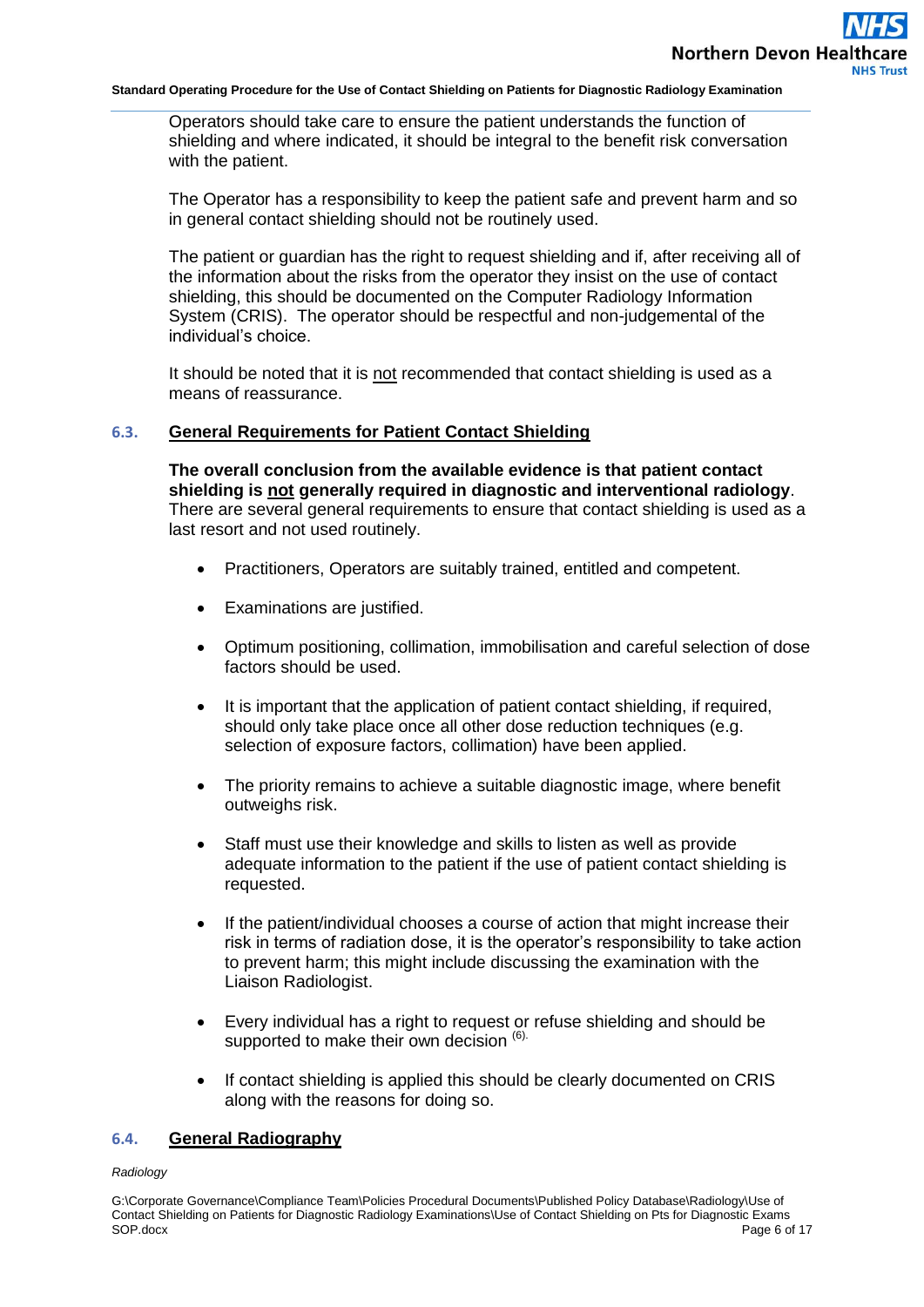#### The use of patient contact shielding **is not recommended** for general radiography for the majority of imaging situations therefore: **No radiation protective contact shielding should be routinely applied for examinations taking place at NDHT.**

It is especially important not to use contact shielding with the use of Automatic Exposure Control (AEC) mechanisms, as if the contact shielding obscures the AEC in any way, the result may be significantly increased dose.

Patient contact shielding **must not** be used where there is a chance that this may occur.

#### **6.5. Diagnostic, Interventional and Theatre Fluoroscopy**

The use of patient contact shielding **is not recommended** for fluoroscopy **and should not be used** for the majority of imaging situations. **No radiation protective contact shielding should be routinely applied for Fluoroscopy examinations taking place at NDHT.**

Scattered radiation arising and propagating inside the patient's body constitutes the main source of radiation dose to organs and this internal scatter can only be managed by good technique.

Attention should be given to angle the beam away from radiosensitive areas when possible and careful collimation to ensure sensitive areas are out of the field if possible.

### **6.6. CT**

The use of patient contact shielding **is not recommended** for CT **and should not be used** for the majority of imaging situations. **No radiation protective contact shielding should be routinely applied for CT examinations taking place at NDHT.**

Special consideration should be given to referral pathways for pregnant patients undergoing CT. This should take into account the stage of pregnancy.

Alternative means of reaching a diagnosis should be excluded before consideration is given to CT examinations and providing contact shielding.

If CT is justified there are several technological measures that can be used to reduce dose during CT scans, particularly in optimising scan protocols and good patient positioning; these are discussed in the **BIR** guidance (chapter 9; pages  $54 - 74$ )<sup>(6)</sup>.

Efforts should be concentrated on positioning the patient correctly in the gantry and optimising protocol parameters, rather than using physical patient shielding either in beam or otherwise; all optimisation approaches should be considered and applied in the first instance.

Scattered radiation is the biggest risk to the foetus if radiation contact shielding is applied; in terms of the overall scattered radiation dose, the contribution to the foetus from internal scatter is about 70%, external scatter about 30%, and minimal from secondary internal scatter (see fig 1 below).

G:\Corporate Governance\Compliance Team\Policies Procedural Documents\Published Policy Database\Radiology\Use of Contact Shielding on Patients for Diagnostic Radiology Examinations\Use of Contact Shielding on Pts for Diagnostic Exams SOP.docx Page 7 of 17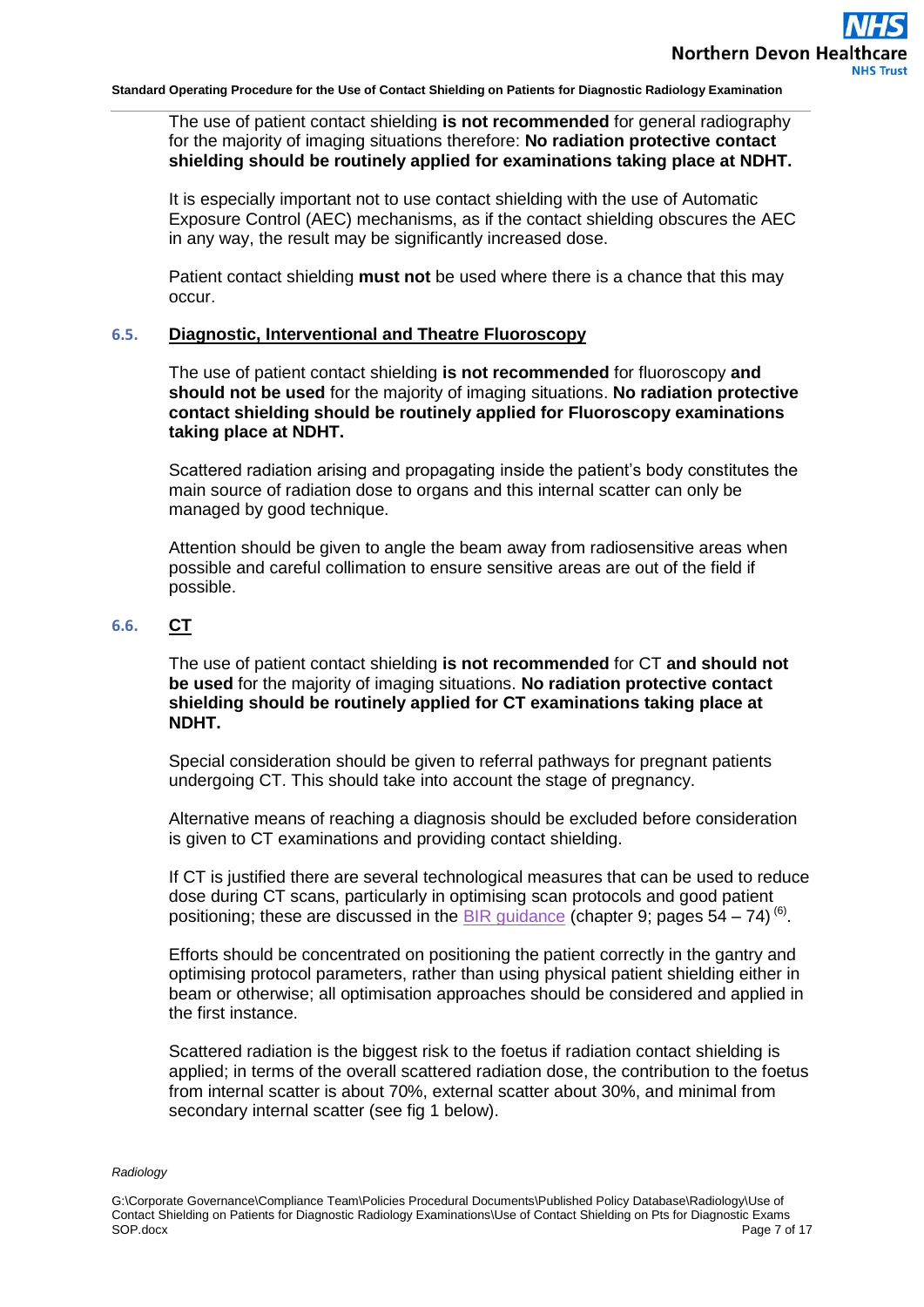The use of lead aprons for immobilisation of babies and children during CT scans is not advised as this will increase dose to internal organs from scatter; other immobilisation techniques or equipment should be applied.



### **6.7. Mammography**

The use of patient contact shielding **is not recommended** for mammography. **No radiation protective contact shielding should be routinely applied for Mammography examinations taking place at NDHT.**

Only the imaged breast should be subject to the primary beam; all other organs are at extremely low to negligible risk, mainly from scatter in the breast tissue and enter the trunk through the breast, and so minimising the benefit of any kind of contact shielding.

### **6.8. Dental Radiography**

The use of patient contact shielding **is not recommended** for dental radiography. **No radiation protective contact shielding should be routinely applied for Dental examinations taking place at NDHT.**

For paediatric patients, the thyroid gland is more sensitive than for adults and so thyroid shield may provide some protection especially where the thyroid is less than 5cms from the primary beam. However, in the first instance focus should be placed on good technique.

### **6.9. Pregnancy**

The application of contact shielding to pregnant patients during diagnostic radiography procedures is considered with regard to the potential increased dose to the foetus.

#### *Radiology*

G:\Corporate Governance\Compliance Team\Policies Procedural Documents\Published Policy Database\Radiology\Use of Contact Shielding on Patients for Diagnostic Radiology Examinations\Use of Contact Shielding on Pts for Diagnostic Exams SOP.docx Page 8 of 17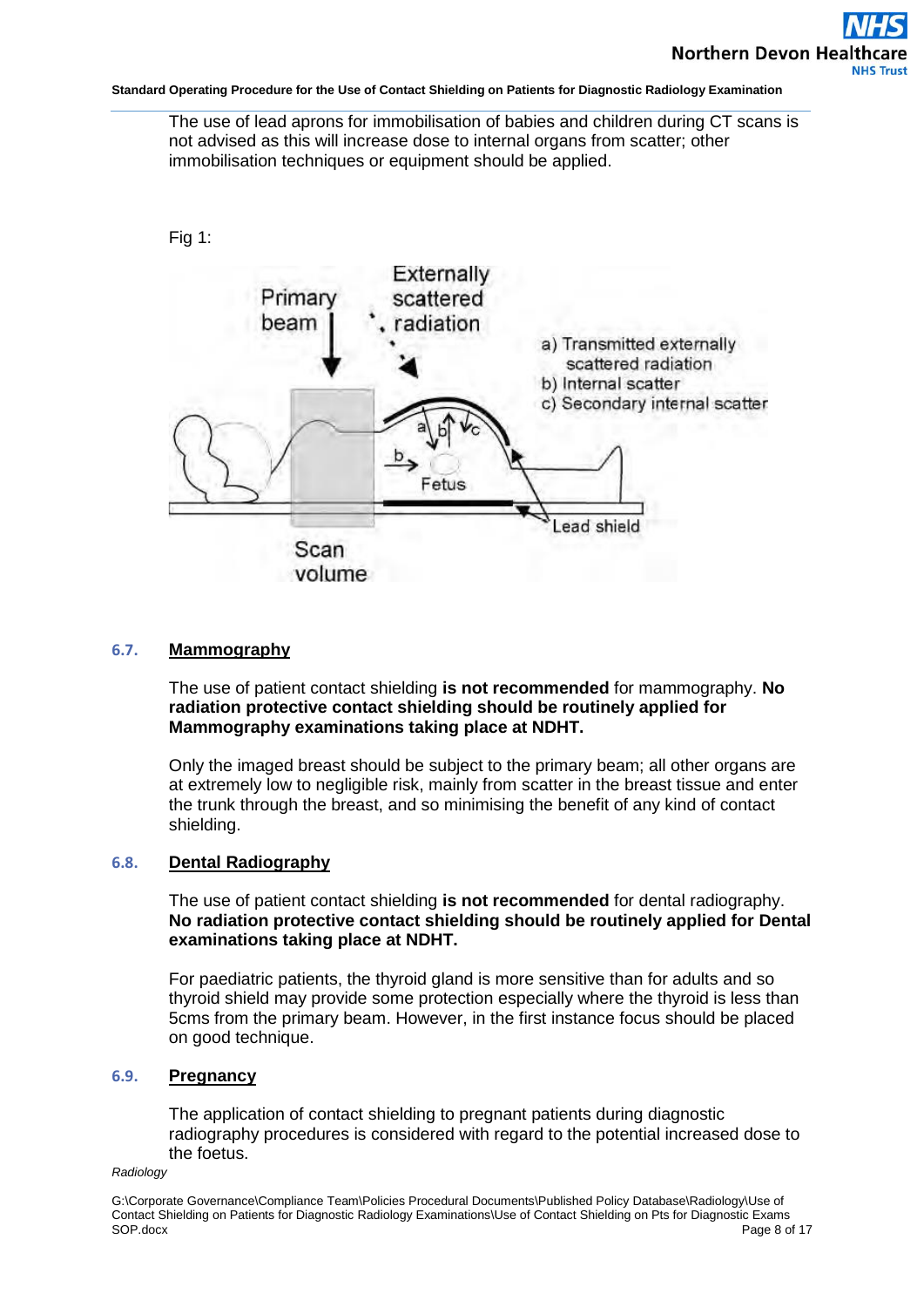- Radiography and Fluoroscopic Imaging of areas remote from the foetus (examinations outside of the areas between diaphragm and knee) may be carried out at any point during pregnancy with no additional patient contact shielding, provided that accurate collimation is used and that the equipment itself is adequately shielded (has UK CE mark) (6).
- Where the pelvis may be included in the primary beam, consideration should be given to the use of alternative non-ionising techniques such as MRI or ultrasound.
- If ionising radiation must be used then a thorough assessment should be carried out to ensure that exposure to the foetus is justified.
- If the exposure is justified then consideration should be given to the techniques used to ensure dose to the foetus is kept as low as reasonably practicable, e.g. minimisation of the number of views taken, strict collimation and partial shielding of the foetus.
- If the Fluoroscopy exposure is justified then consideration should be given to the techniques used to ensure dose to the foetus is kept as low as reasonably practicable e.g. pulsed fluoroscopy, storing fluoro loops, minimizing the number of views taken, strict collimation and angulation of the beam away from the foetus.

It's important to consider the psychological effect of an exposure to ionising radiation on an expectant mother. Pregnant patients undergoing diagnostic radiology examinations may request patient contact shielding despite undergoing an examination outside the pelvic region and not usually requiring extra protection.

In these cases whether or not to provide extra shielding, usually in the form of lead/lead equivalent material draped over the abdomen, is at the discretion of the radiographer; however if used should be documented and the benefit of not following NDHT policy demonstrated on CRIS.

In such cases accurate collimation must be used and the shielding must not encroach on the AEC system.

### **6.10. Paediatric Risk**

The increased risk due to the age of paediatric patients must be considered as they have a longer life expectancy and are growing and developing quickly. There is necessarily a higher emphasis on protecting their radiosensitive organs due to the increased radio-sensitivity of the developing tissue.

#### *Breast*

Use PA projections for Chest and Spinal examinations where possible to reduce dose to breast tissue.

#### *Thyroid*

Thyroid protection is recommended where thyroid is less than 5cms from the primary beam as long as the projection is AP and it doesn't obscure the anatomy of interest; this might include Intraoral and occlusal imaging.

G:\Corporate Governance\Compliance Team\Policies Procedural Documents\Published Policy Database\Radiology\Use of Contact Shielding on Patients for Diagnostic Radiology Examinations\Use of Contact Shielding on Pts for Diagnostic Exams SOP.docx Page 9 of 17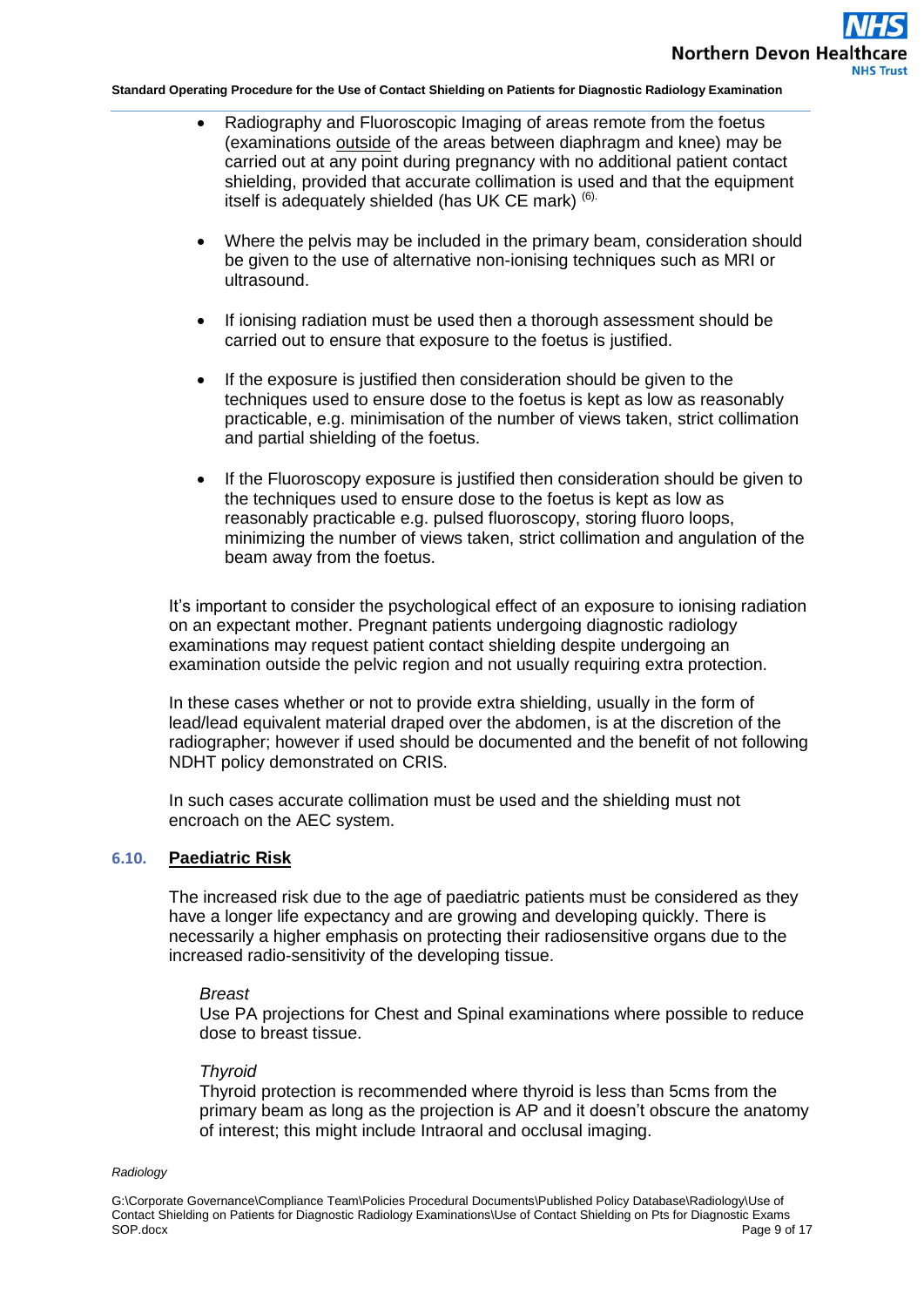#### *Eye lens*

Use PA skull positioning where possible, no recommendations for shielding.

#### *Gonads*

Shielding maybe considered in male patients where gonads are less than 5cms away from the primary beam. Not recommended for female patients due to the variable position of ovaries.

Any reduction of organ dose to radiosensitive organ tissues will reduce the risk of cancer in later life within these organs.

The specific needs of paediatric patients should be taken into consideration and techniques used to aid communication and nurture confidence (for example play specialists and distraction techniques).

The use of patient contact shielding, where indicated, must be the final step in an overarching optimisation strategy.

Shielding may be considered where a particular patient care pathway requires a number of repeat examinations, particularly in the case of paediatric patients and those on SCBU.

#### **6.11. Managing Patient Expectations**

Historical practice means that for some time there is likely to be a natural expectation that patient contact shielding is used.

Operators may need to take time to explain to the patient the rationale for not using it until this becomes normalised practice.

#### **6.12. What if the Patient, Parent or Guardian insists on having shielding?**

In the first instance the Operator should discuss the risks of giving contact shielding and NDHT policy with the Patient, Parent or Guardian.

If the Patient, Parent or Guardian insists on having contact shielding following the giving of all of the information about the risk, and contrary to the advice given by the Operator, then the patient or guardian has the right to request shielding; this should be documented on CRIS along with the rationale for doing so.

It is not recommended that contact shielding is used as a means of reassurance.

#### **6.13. Consent**

The patient must give permission before they receive any type of medical treatment, test or examination; this includes the placement of patient contact shielding.

In the rare circumstances when patient contact shielding is justified (such as where paediatrics, or those on SCBU where multiple repeated examinations will be required), the patient/guardian must be fully informed and provided with adequate information regarding the benefits and risks of using the contact shielding to enable them to make a choice.

G:\Corporate Governance\Compliance Team\Policies Procedural Documents\Published Policy Database\Radiology\Use of Contact Shielding on Patients for Diagnostic Radiology Examinations\Use of Contact Shielding on Pts for Diagnostic Exams SOP.docx Page 10 of 17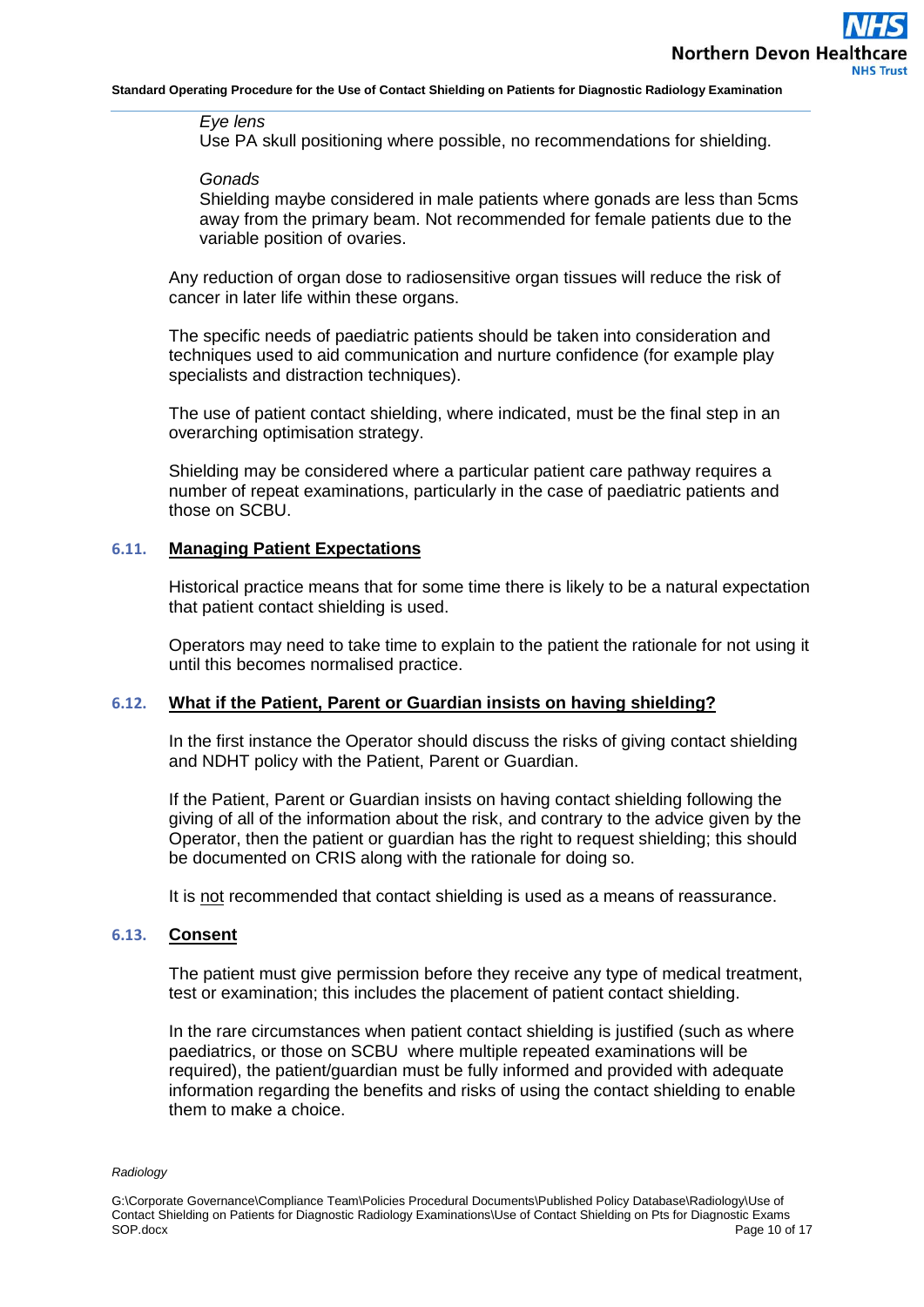Operators must be familiar with the legislation and professional body guidance associated with capacity and consent matters.

### **6.14. Other Considerations**

In the rare circumstance where the use of patient contact shielding is justified, consideration should be given to equality and diversity and local populations.

Consideration should be given to:

- The use of shielding for patients who may find it difficult to cooperate.
- Careful consideration should be given to the location of reproductive organs in transgender and gender non-conforming individuals.
- Possible discomfort experienced by the patient (due to position or weight).
- Possibility of the shielding moving during an examination (due to patient age/capacity/medical condition).
- Manual handling challenges for staff.
- Infection control.
- If contact shielding **is** applied this should be clearly documented.
- Operators should also be aware of NDHT safeguarding procedures and the implications of applying patient contact shielding to areas such as the gonads in children, adults and individuals may lack capacity.

## **7. References**

- <span id="page-10-0"></span>1. Fawcett SL, Gomez AC, Barter SJ, Ditchfield M and Set P. More harm than good? The anatomy of misguided shielding of the ovaries. *Br. J. Radiol.* 2012; **85**: e442– e447.
- 2. Marsh RM and Silosky M. Patient shielding in diagnostic imaging: discontinuing a legacy practice. *Am. J. Roentgenol.* 2019; **212**:1–3.
- 3. McKenney S, Gingold E and Zaidi H. Point/Counterpoint: Gonad shielding should be discontinued for most diagnostic imaging exams. *Med. Phys*. 2019; **46**(3), 1111– 1114.
- 4. Hayre CM, Blackman S, Carlton K and Eyden A. Attitudes and perceptions of radiographers applying lead (Pb) protection in general radiography: An ethnographic study. *Radiography* 2018; **24**: e13–e18.
- 5. ICRP, 2007. The 2007 Recommendations of the International Commission on Radiological Protection. ICRP Publication 103. Ann. ICRP 37 (2-4).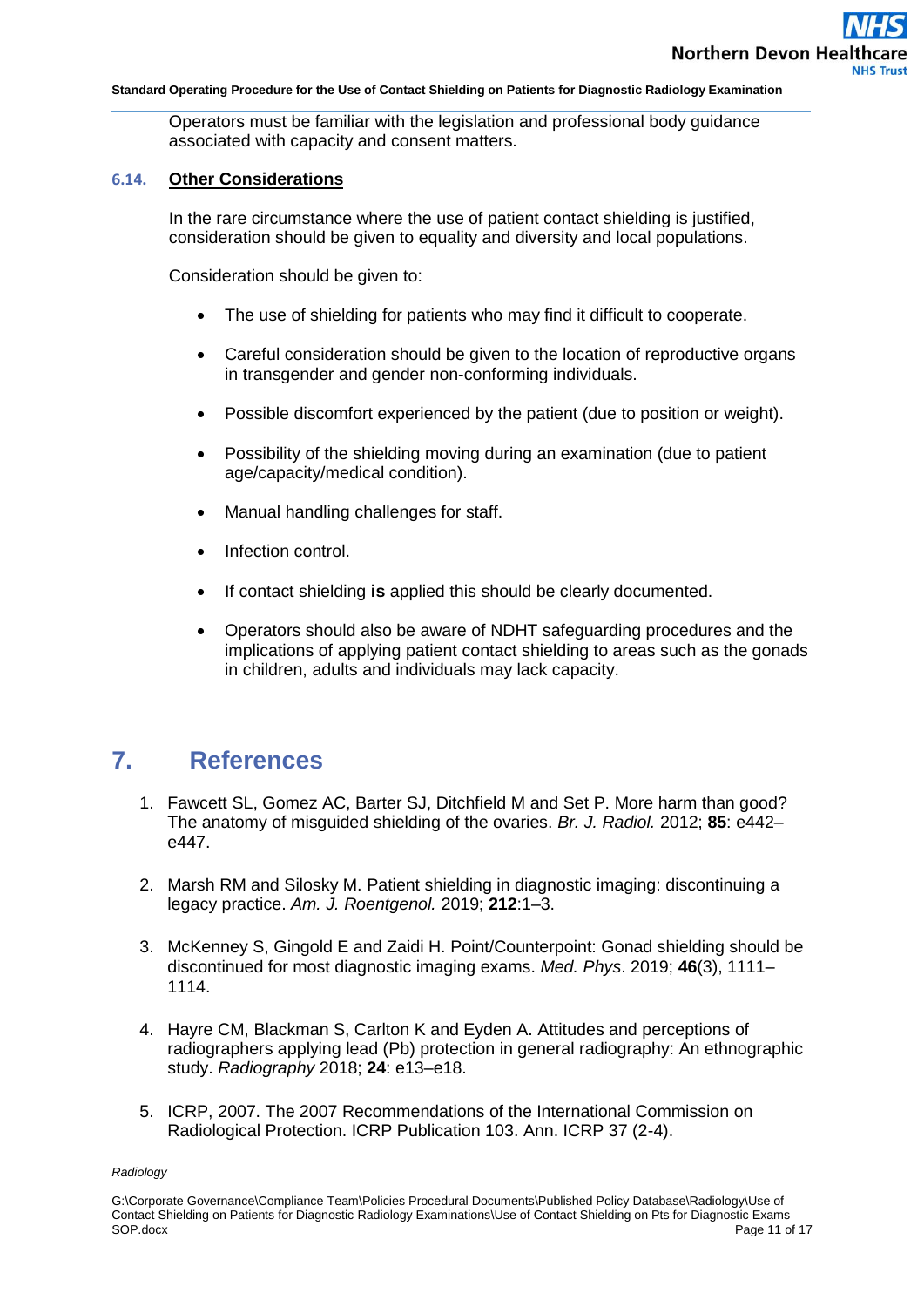

- 6. British Institute of Radiology (2020) Guidance on using contact shielding on patients for diagnostic radiology applications. London; BIR. [https://www.bir.org.uk/media/414334/final\\_patient\\_shielding\\_guidance.pdf](https://www.bir.org.uk/media/414334/final_patient_shielding_guidance.pdf)
- 7. Ionising Radiation (Medical Exposure) Regulations 2017 (No. 1322). http://www.legislation.gov.uk/uksi/2017/1322/pdfs/uksi\_20171322\_en.pdf

# <span id="page-11-0"></span>**8. Associated Documentation**

Northern Devon Healthcare NHS Trust Policies for:

- [Medical Radiation Policy](https://ndht.ndevon.swest.nhs.uk/wp-content/uploads/2015/07/Medical-Radiation-Policy-Nov18.pdf)
- [Consent](https://www.northdevonhealth.nhs.uk/2012/04/consent-policy/) Policy

G:\Corporate Governance\Compliance Team\Policies Procedural Documents\Published Policy Database\Radiology\Use of Contact Shielding on Patients for Diagnostic Radiology Examinations\Use of Contact Shielding on Pts for Diagnostic Exams Page 12 of 17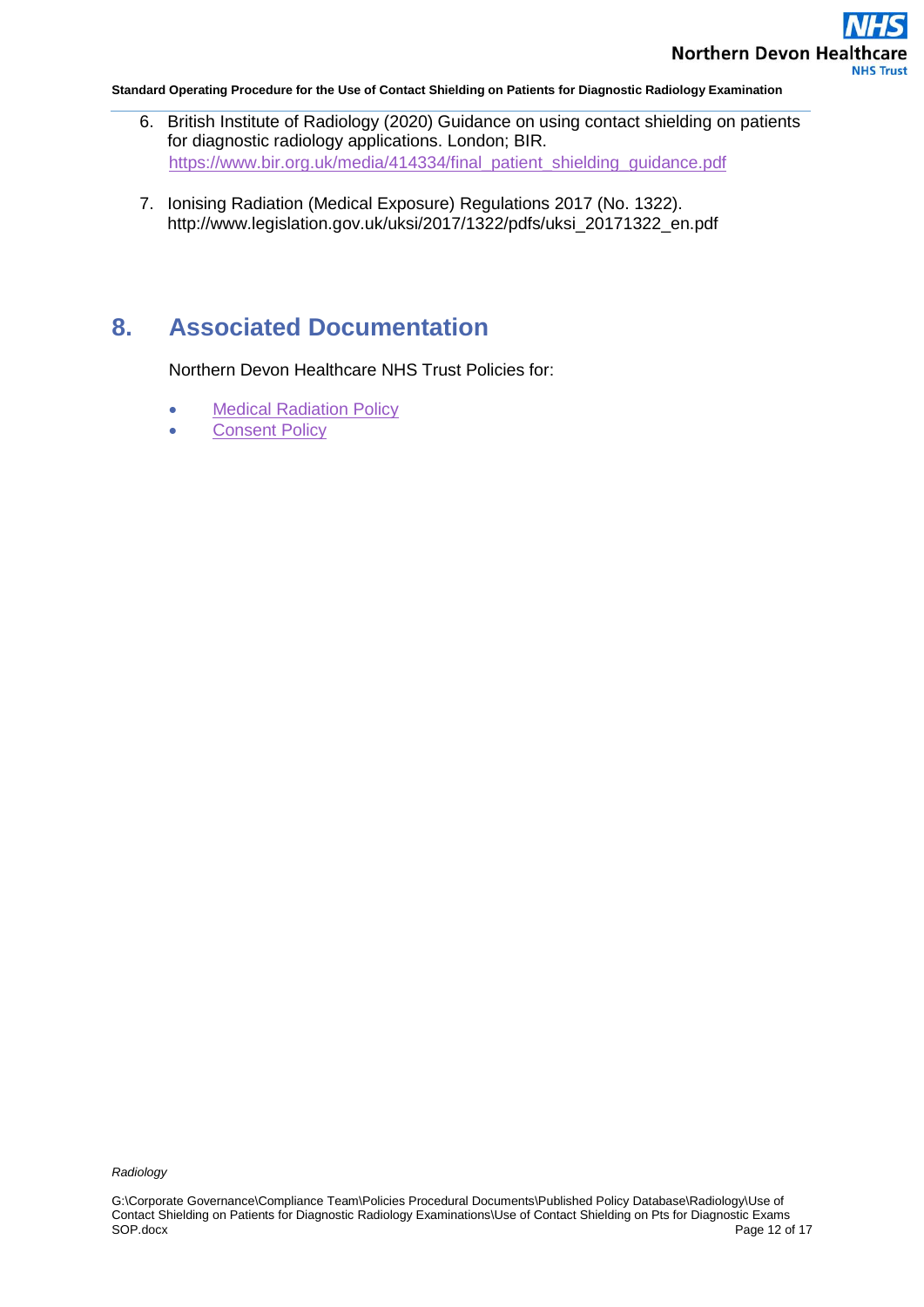# **9. Appendix 1**

## **Information for Parent's, Guardians or Carer's of Children undergoing X-ray or CT scan procedures in relation to the change of NDHT Policy regarding Patient Contact Shielding (Lead Apron/Gown)**

In accordance with the National guidelines and local policies and procedures, patient contact shielding is not required for the x-ray examination your child will have today.

#### **Radiation**

We all receive radiation, known as 'background radiation' every day, although mankind has successfully adapted to it over millions of years; this background radiation is due to natural causes from:

- cosmic rays reaching the earth from space
- from certain rocks (which may be contained in building materials)
- from travel (particularly air flight)
- from our food
- from naturally occurring radon gas (particularly widespread in granite areas of the country such as Devon, Cornwall & Dartmoor).

In any one year our exposure will vary according to where we've lived, where we may have flown to and what we may have eaten.

#### **Radiation in Perspective**

Every X-ray we have gives us a small additional dose of radiation; the level of radiation dose varies with different types of X-ray examinations. Generally the amount of radiation you will receive during your X-ray examination is the equivalent of between a few days and a few years of exposure to natural 'background radiation' that you would receive from the environment.

Examinations such as Chest X-rays, X-rays of Limbs and Dental X-rays have doses that are relatively low and equivalent to less than 3 months background radiation and so carry a very low risk to you.

CT scans have doses that are a slightly higher and can be equivalent to 1 to 5 years background radiation depending on what area of the body is being scanned.

#### *Radiology*

G:\Corporate Governance\Compliance Team\Policies Procedural Documents\Published Policy Database\Radiology\Use of Contact Shielding on Patients for Diagnostic Radiology Examinations\Use of Contact Shielding on Pts for Diagnostic Exams SOP.docx Page 13 of 17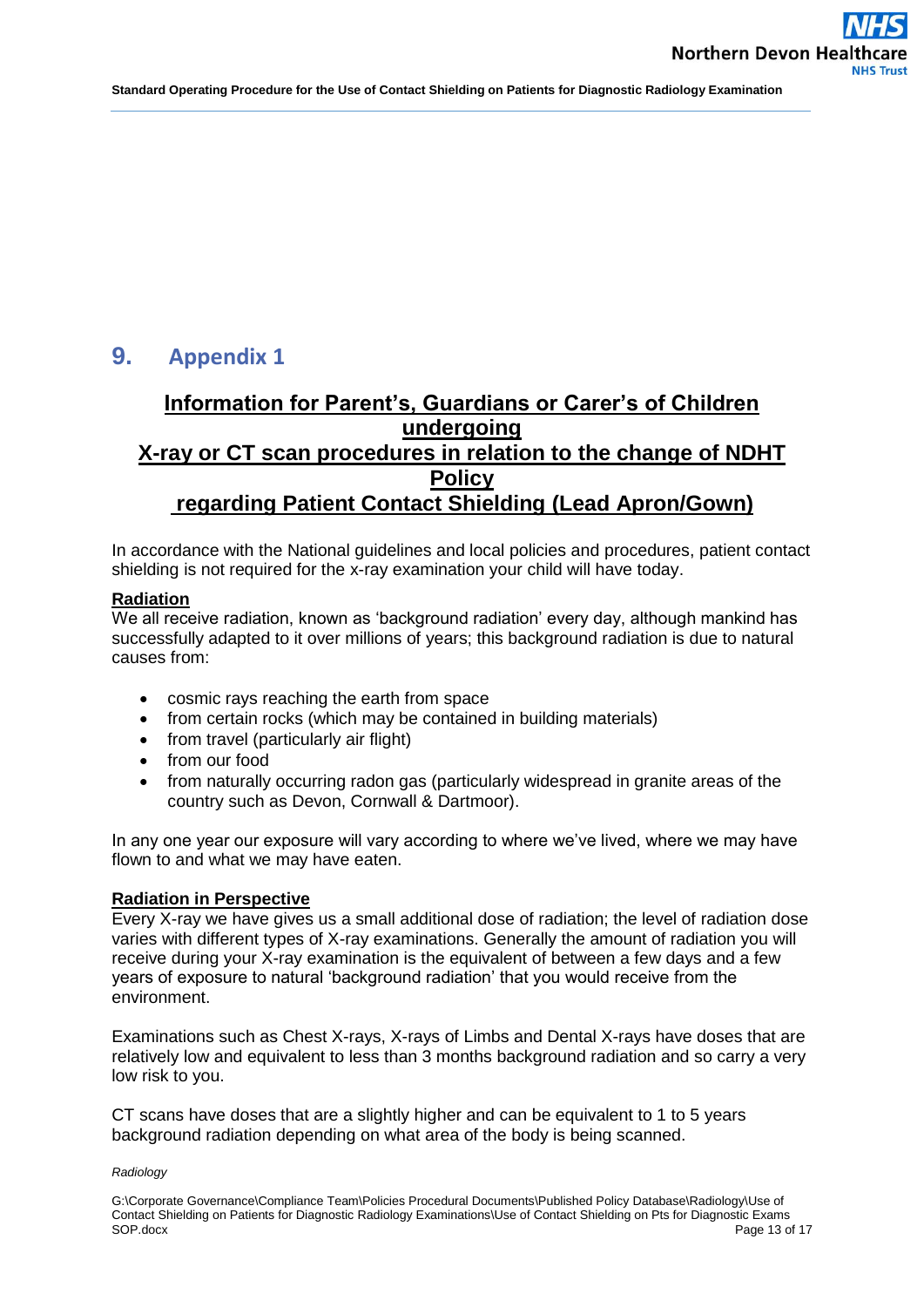### **Historically**

It has been standard practice for many years to apply patient contact shielding for children to protect their gonads and other sensitive tissues during x-ray procedures to reduce the radiation dose that they will receive.

#### **New Technology**

The advancement of technology in the design and production of x-ray equipment, and the introduction of digital technology has meant that the exposure factors needed to produce diagnostic images have been greatly reduced to a level that means that the risk of the radiation dose to the patient is significantly reduced.

This has meant that the risk of having to repeat the exposure due to the contact shielding adversely interfering with the imaging, being misplaced or moving during an examination is now much greater than that saved by having the patient contact shielding.

#### **National Guidance**

This has now changed and the use of contact shielding is no longer recommended to be used as standard for x-ray procedures.

*British Institute of Radiology (2020) Guidance on using contact shielding on patients for diagnostic radiology applications. London BIR. [https://www.bir.org.uk/media/414334/final\\_patient\\_shielding\\_guidance.pdf](https://www.bir.org.uk/media/414334/final_patient_shielding_guidance.pdf)*

## **10. Appendix 2:**

## **Information for Pregnant Patients undergoing X-ray or CT Scan procedures in relation to the change of NDHT Policy regarding Patient Contact Shielding (Lead Apron/Gown).**

In accordance with the National guidelines and local policies and procedures, patient contact shielding is not required for the x-ray examination or CT scan you will have today.

### **Radiation**

We all receive radiation, known as 'background radiation' every day, although mankind has successfully adapted to it over millions of years; this background radiation is due to natural causes from:

- cosmic rays reaching the earth from space
- from certain rocks (which may be contained in building materials)
- from travel (particularly air flight)
- from our food
- from naturally occurring radon gas (particularly widespread in granite areas of the country such as Devon, Cornwall & Dartmoor).

 $\bullet$ 

In any one year our exposure will vary according to where we've lived, where we may have flown to and what we may have eaten.

During the course of a normal pregnancy a baby is exposed to natural low dose environmental background radiation.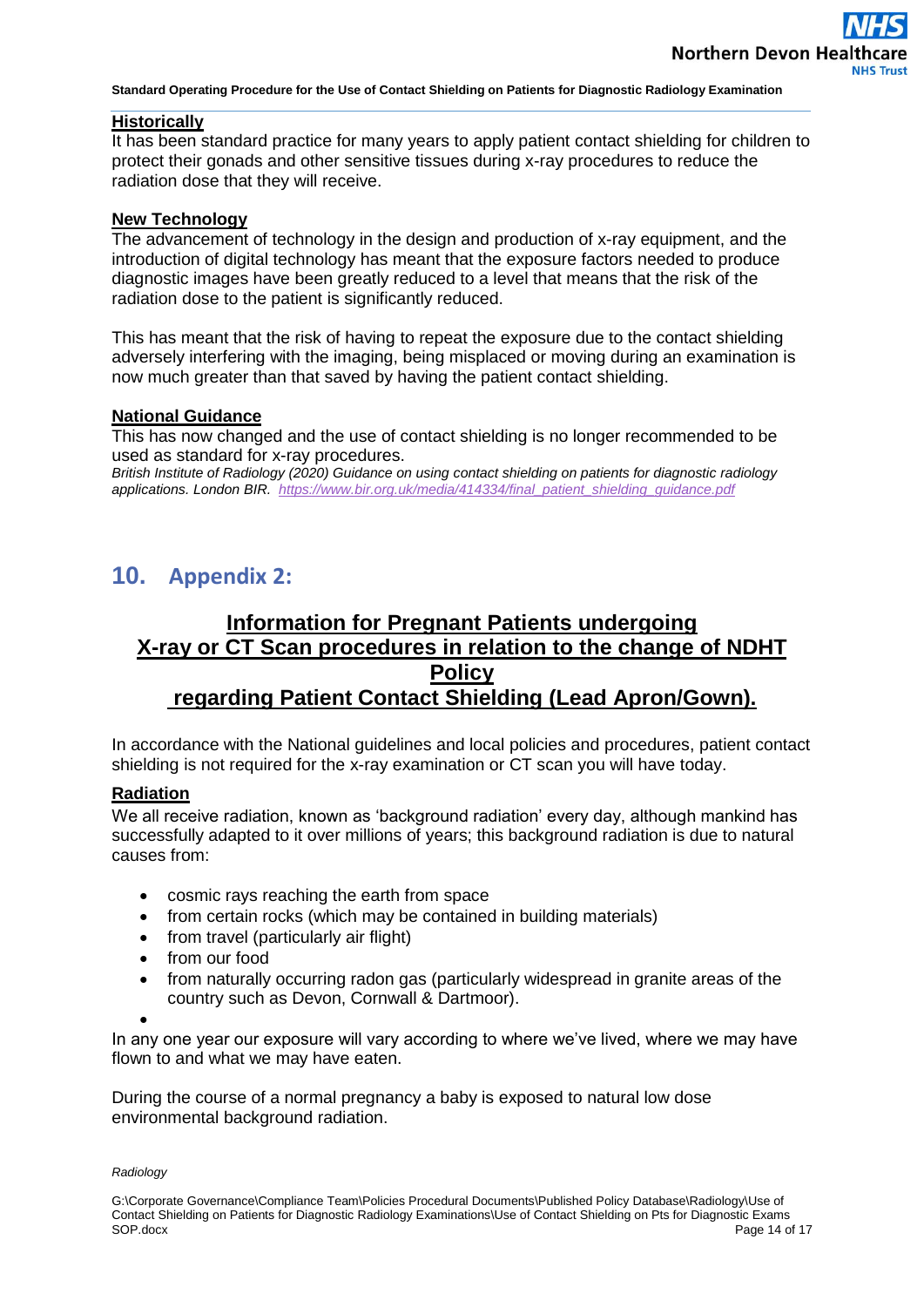### **Radiation in Perspective**

Every X-ray or CT scan we have gives us a small additional dose of radiation; the level of radiation dose varies with different types of X-ray examinations. Generally the amount of radiation you will receive during your X-ray examination is the equivalent of between a few days and a few years of exposure to natural background radiation that you would receive from the environment.

Examinations such as Chest X-rays, X-rays of Limbs and Dental X-rays have doses that are relatively low and equivalent to less than 3 months background radiation and so carry a very low risk to you.

CT scans have doses that are a slightly higher and can be equivalent to 1 to 5 years background radiation depending on what area of the body is being scanned.

There is always concern about potential harm to the unborn child from X-Ray or CT scan radiation. The risk to you and your baby are very small and the risk of not having the X-ray could be much greater than the risk of the radiation. Birth defects, which are often believed to be the major concern, only occur with much higher dose exposure in early pregnancy i.e. the first three months. The very small risk of low dose radiation is childhood cancer.

The first detectable risk of cancer occurs when the unborn baby is exposed to a dose 20 times more than the environmental radiation, such as from the sun. At this level of exposure your baby has a 1 in 500 chance of developing childhood cancer. You would need to have more than 50 chest x-ray examinations for your baby to receive 20 times more than background radiation, or between 3 and 6 CT scans of your chest.

#### **Historically**

It has been standard practice for many years to apply patient contact shielding for pregnant patients to protect the unborn baby during x-ray procedures and CT scans to reduce the radiation dose that they will receive.

### **New Technology**

The advancement of technology in the design and production of x-ray equipment, and the introduction of digital technology has meant that the exposure factors needed to produce diagnostic images have been

greatly reduced to a level that means that the risk of the radiation dose to the patient is significantly reduced.

This has meant that the risk of having to repeat the exposure due to the contact shielding adversely interfering with the imaging, being misplaced, covering essential anatomy or moving during an examination is now much greater than that saved by having the patient contact shielding.

### **National Guidance**

This has now changed and the use of contact shielding is no longer recommended to be used as standard for x-ray procedures and CT scans.

*(British Institute of Radiology (2020) Guidance on using contact shielding on patients for diagnostic radiology applications. London BIR. [https://www.bir.org.uk/media/414334/final\\_patient\\_shielding\\_guidance.pdf\)](https://www.bir.org.uk/media/414334/final_patient_shielding_guidance.pdf)*

*Radiology*

G:\Corporate Governance\Compliance Team\Policies Procedural Documents\Published Policy Database\Radiology\Use of Contact Shielding on Patients for Diagnostic Radiology Examinations\Use of Contact Shielding on Pts for Diagnostic Exams SOP.docx Page 15 of 17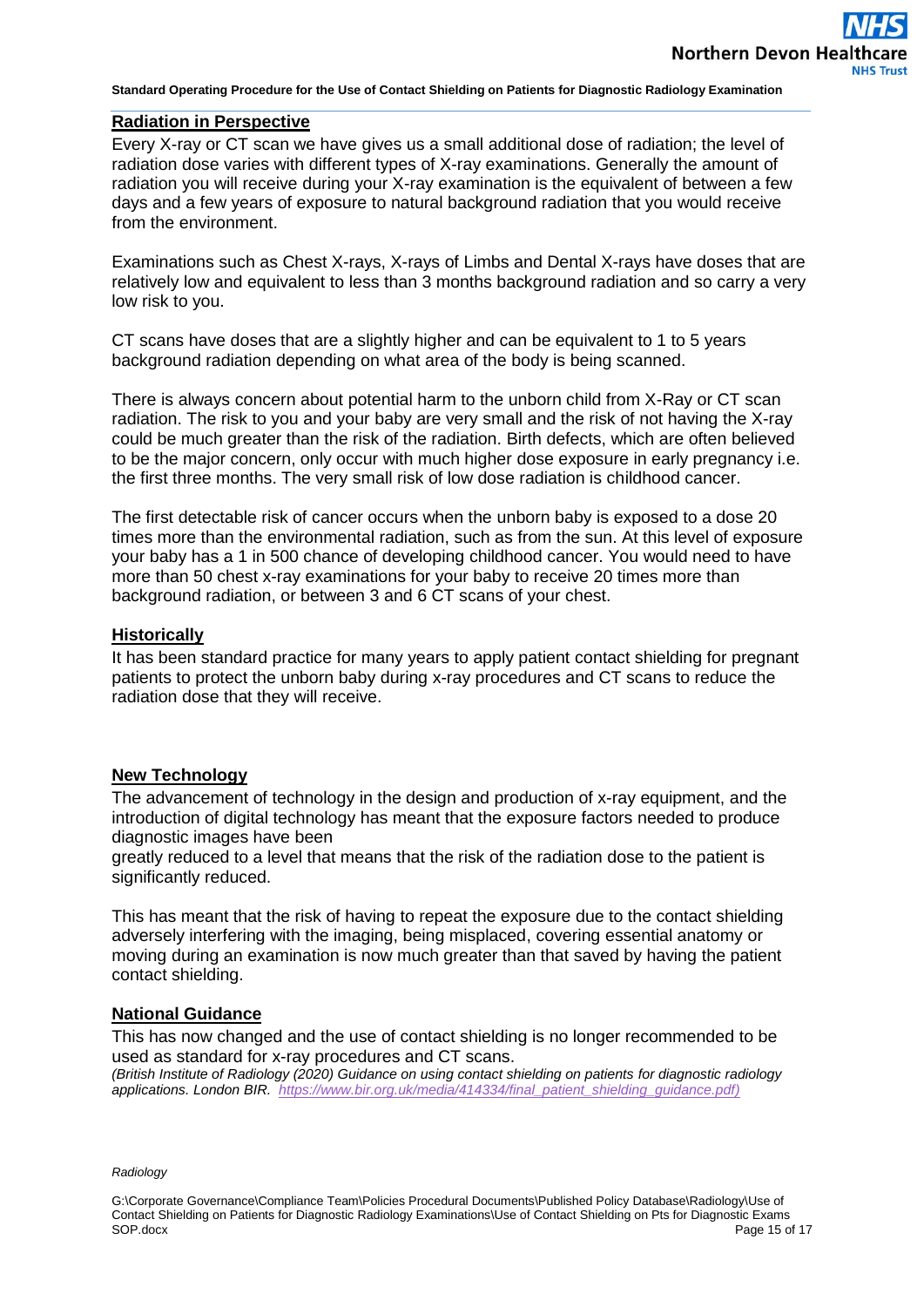### **What will we do to keep you and your baby safe?**

The risk to you and your unborn child are very small and the risk of not having the X-ray or CT scan could be much greater than the risk of the radiation.

**Your Doctor or the Person that has Referred You** should have already discussed the implications of radiation in pregnancy with you and any alternative means of reaching a diagnosis without x-ray or CT examinations should have been excluded.

**The Radiographer** is a skilled and very experienced Health Care Professional who will always work in the best interests of you and your baby. They will ensure that you have all of the information that you will need to be reassured that the risk to you or your baby during your x-ray examination is very low.

The potential harm from a repeat exposure is considered a greater risk than the exposure from scattered radiation produced during the x-ray or CT examination; the Radiographer will do everything they can to minimise the risk to your baby.

### **Radiation Dose from the X-ray or CT scan**

All X-ray doses are kept as low as reasonably practicable to ensure that images of a high diagnostic quality are obtained without exceeding accepted dose levels.

CT scan dose to the baby is mainly from the scattered radiation during the exposure phase of the CT scan; application of external patient contact shielding can reflect this scattered radiation back to the baby as secondary internal scatter and can cause 70% of the potential dose to the baby during your CT scan. Instead reduction of scan length and optimisation of exposure factors will be used to reduce the dose to your baby.

#### **Distance**

The further the distance from the source of the x-ray the smaller the dose received; for example, if you are having your hand or wrist x-rayed you will be asked to put your wrist onto the x-ray table outstretched away from your body as this will automatically reduce the dose to your baby from scattered radiation; this is however, not possible to achieve with chest xrays or CT scans.

#### **Collimation**

Collimation is used, in general x-rays, to limit the radiation beam to the area of interest only; this is used to ensure that the image is of optimum quality, but also to avoid unnecessary radiation dose to other organs.

The images below show how collimation works by shielding areas not wanted on the image from the primary radiation beam; for example, on the chest x-ray (below left) the abdomen and both arms are collimated off so that only the chest is included in the primary beam and radiation is reduced to other areas.